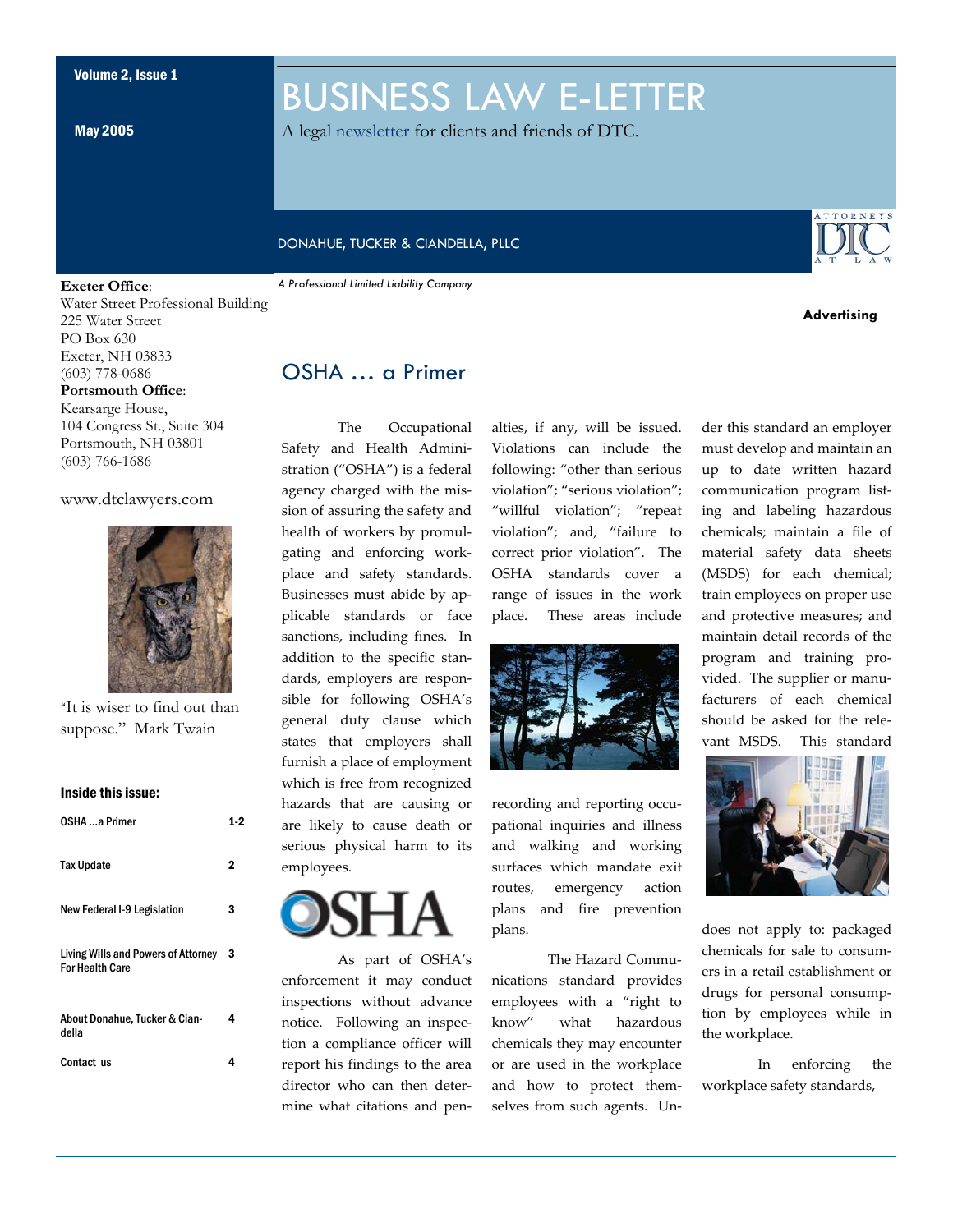

## OSHA continued...

inspections can be unannounced and are often driven by an injury/fatality or an employee complaint. Although employers are afforded due process and may appeal findings of the area director if a citation is issued,



regulatory compliance and prevention of workplace hazards is by far the better solution.



 OSHA has developed a web page which explains in more detail the various standards employers are required to follow which is available at www.osha.gov. For further information, contact Attorney Douglas M. Mansfield.

## Tax Developments

With tax time approaching, it is a good opportunity to review some recent developments in federal tax law and IRS regulations. The following is provided for informational purposes only. Individuals and businesses should contact their attorney or tax professional of choice for specific advice on their own taxes.

2004 Tax Year: - Sales tax deduction: Taxpayers who itemize deductions may claim a state and local tax deduction for either sales or income taxes on their 2004 and 2005 returns. IRS Publication 600 provides tables for determining the deduction amount, so taxpayers do not need to save receipts throughout the year. That publication and many others are available on the IRS web site: www.irs.gov.

-Revised Schedules K-1: The new Schedules K-1 for partnerships and S-corporations

are easier to use and scannable.

-Expense limit for SUVs: Businesses cannot take a first-year deduction of more than \$25,000 for certain SUVs placed in service after October 22, 2004 (down from \$100,000 for all vehicles). Businesses can depreciate the remaining cost.

-Clean Fuel Vehicle Deduction: The maximum amount of this deduction was due to drop at the end of 2004 and 2005, but has been retained at \$2000 through 2005. Publication IR-2004-125 has information on the deduction and the vehicles that qualify.

-January 2005 Tsunami Relief Contributions: Taxpayers who itemize their deductions may deduct contributions made during January 2005 to qualified charities for the relief of the victims of the Indian Ocean Tsunami, on either their 2004 or 2005 returns.

-2005 Standard Mileage Rate Set: The optional standard mileage rates for computing the deductible costs of using a car, van, pickup or panel truck, for business, charitable, medical or moving expense purposes are now: 40.5 cents/ mile for all business purposes (up 3 cents); 15 cents/mile when computing the deductible for medical or moving



expenses (up 1 cent); 14 cents/ mile for providing services to a charity.

Many businesses also use these rates to reimburse their employees for use of their vehicle for work purposes.

For further information, contact Attorney Katherine B. Miller.

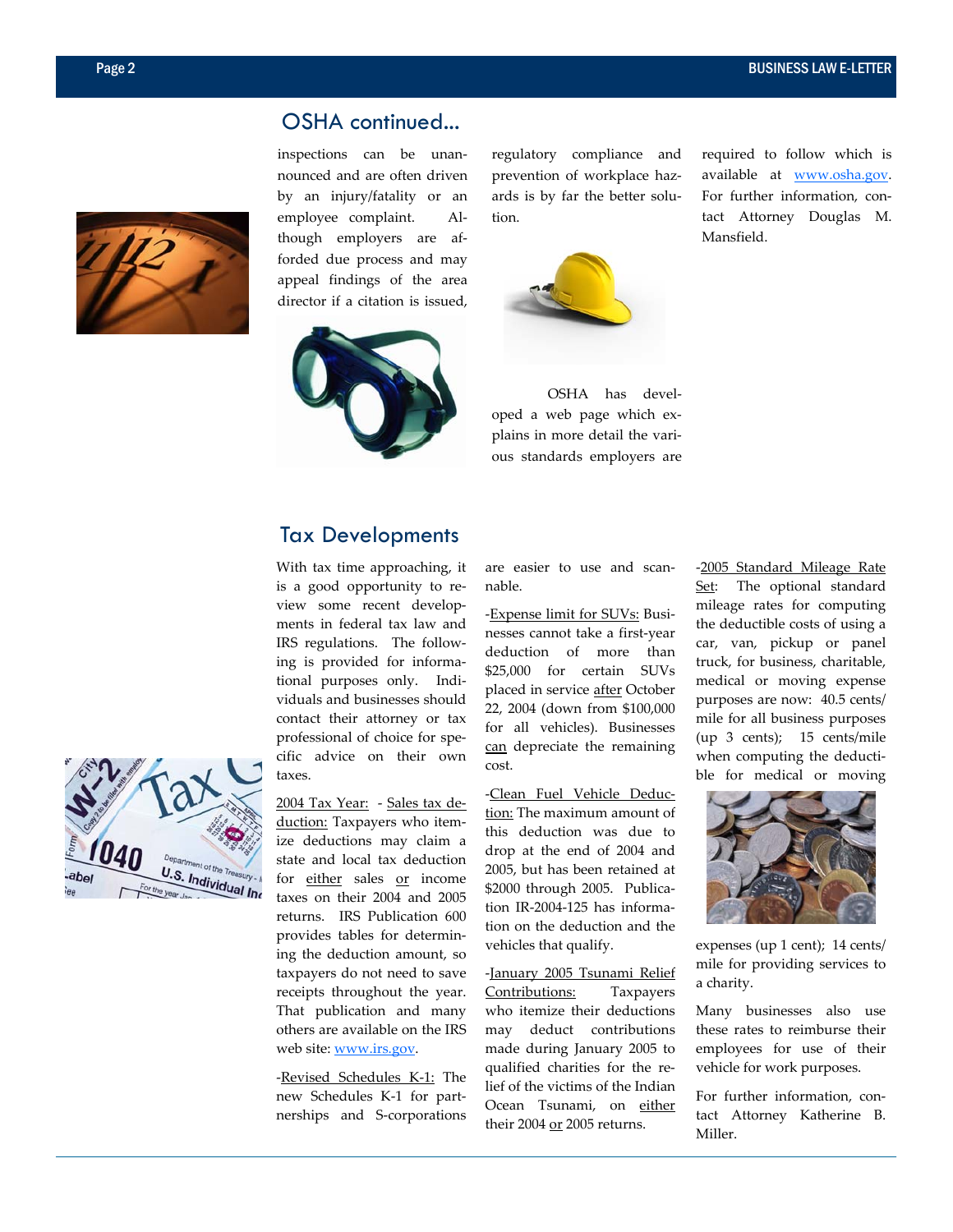### New Federal I-9 Legislation

 On October 30, 2004, President Bush signed into law new legislation that will allow employers the option of completing and storing I-9 employment verification forms electronically. The I-9 form is used by all employers to verify employment eligibility of employees. This new law will become effective on the date the Department of Homeland Security ("DHS") promulgates final implementing regulations or 180 days after signing, whichever comes first.

 The Immigration Reform and Control Act ("IRCA") of 1986 required all U.S. employers to document that employees are eligible to work in the United States, as

well as confirm their identity with the information on their employment authorization documents. Employers were required to use Form I-9 in conducting employee verification. This new law, in addition to record retention for I-9 forms in paper form, allows storage electronically. Both methods are acceptable. The new law also allows, but does not require, the use of electronic signatures by both employees and employers of the I-9 document so the I-9 verification process can be completed on a computer. However, employers still must view the original documents presented by their employees to prove identity and work authorization so the process cannot be completed remotely.

 The new law will allow employers to transfer existing I-9 records to electronic format but will not otherwise change the retention requirements for previously completed I-9 forms, which must be retained by employers for one year following an employee's termination date or three years after his date of hire, whichever is longer.

 The new law does not specify standards for electronic storage or signature. Presumably this will be included in the DHS regulations. In addition, the new law does not change any of the existing regulations governing audits of I-9 forms by government officials. The DHS regulations, however, may allow enforcement agents to request and view electronic versions of the I-9 forms if they are stored in that fashion by employers. Electronic storage and indexing will make it easier for employers to meet document production demands during an investigation, and limit disclosure to only those documents under review.

 For further information regarding the new electronic I-9 legislation, contact Attorney Douglas M. Mansfield.

#### Living Wills and Powers of Attorney for Health Care

 New Hampshire has two laws allowing decision making regarding an individual's health care after that individual is no longer able to actively participate in that decision making process.

 The first of these laws is the Living Will statute, NH RSA 137-H. In enacting this law the New Hampshire legislature specifically declared that "the laws of this state shall recognize the right of a competent person to make a written declaration instructing his physician to provide, withhold, or withdraw life sustaining procedures in the event such person is in a terminal condition or permanently unconscious."

 Once the person's attending physician and a

second physician have determined that either (1) the person will die whether or not life sustaining procedures are utilized; or (2) the person is in a permanently unconscious condition and life sustaining measures will only serve to artificially prolong the dying process, then the directives in the Living Will may be followed. The statute sets forth a specific format which is generally used by attorneys to ensure compliance with the statute's many safeguards and requirements.

 The second of these laws is the Durable Power of Attorney for Health Care statute, NH RSA 137-J which authorizes an appointed person ("agent") to make almost all health care decisions on behalf

of the person appointing them ("principal") which the principal could make.

 Because this document provides much broader powers and does not require the principal to be in a terminal or vegetative state, there are many more restrictions and requirements imposed



including limitations on who can be an agent, what the document must contain and how it must be signed. The statute also requires that a

disclosure form accompany the document which explains, among other things, that the principal can revoke the granted authority at any time.

 Provided the Living Will and Durable Power of Attorney for Health Care are properly drawn and executed, they will help ensure that a person's desires with respect to medical treatment, including end of life decisions, are made consistent with their wishes. For further information on elder law or estate planning, contact Attorney Lizabeth M. MacDonald.